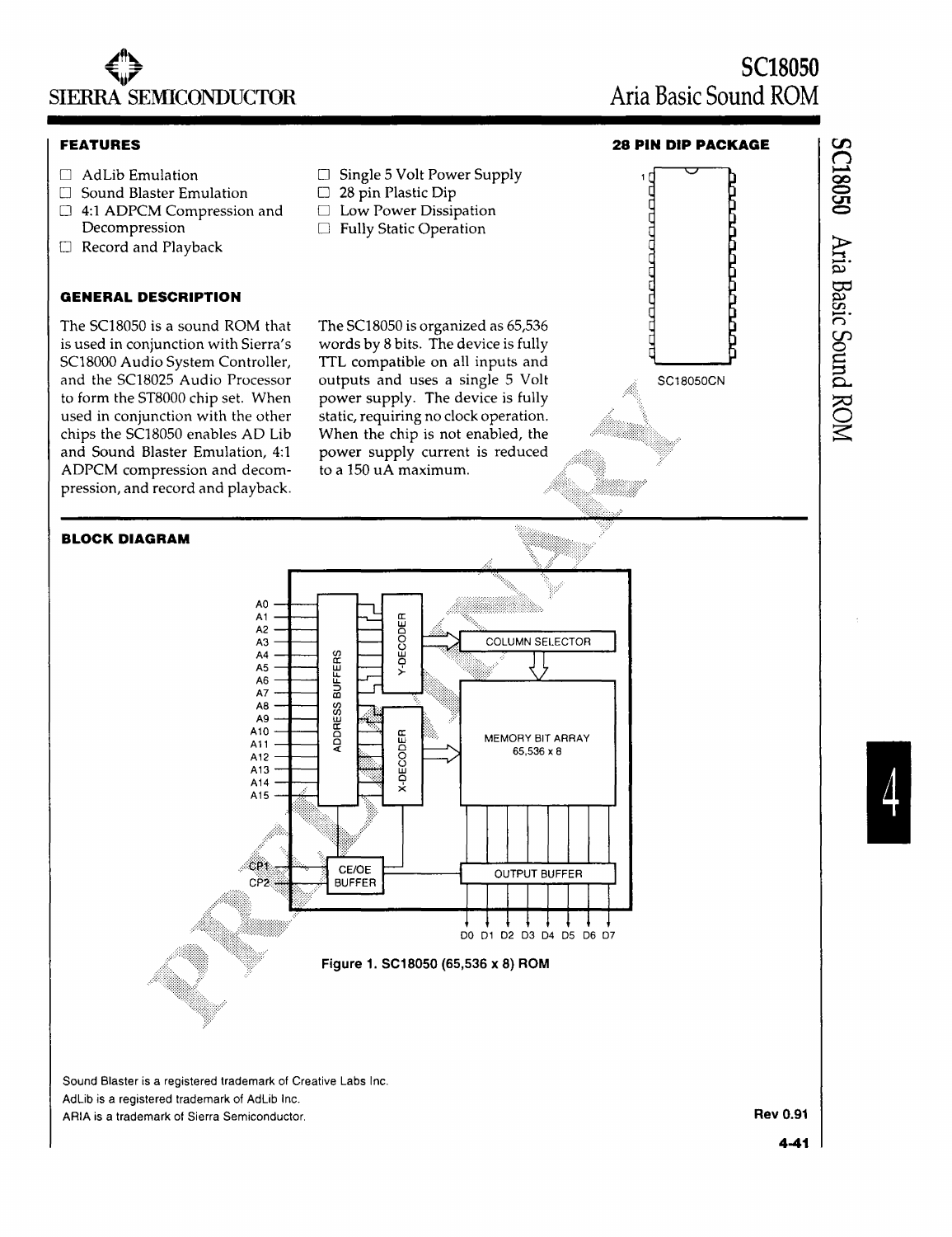|                 | <b>PIN DESCRIPTIONS</b>          |                    |  |  |  |
|-----------------|----------------------------------|--------------------|--|--|--|
| <b>PIN NAME</b> | <b>PIN NUMBER</b>                | <b>DESCRIPTION</b> |  |  |  |
| $A_0 - A_{15}$  | 10-3, 25-24, 21, 23, 2, 26-27, 1 | Address inputs.    |  |  |  |
| $D_0 - D_7$     | $11 - 13.15 - 19$                | Data outputs.      |  |  |  |
| CP1, CP2        | 20, 22                           | Control pins.      |  |  |  |
| $V_{CC}$        | 28                               | $+5V$ supply.      |  |  |  |
| <b>GND</b>      | 14                               | Ground.            |  |  |  |

| $A_{15}$       |    | 1  |                  | 28 | ⊻сс             |
|----------------|----|----|------------------|----|-----------------|
| $A_{12}$       |    | 2  |                  | 27 | $A_{14}$        |
| A <sub>7</sub> | ı  | 3  |                  | 26 | $A_{13}$        |
| $A_6$          | L  | 4  |                  | 25 | Ag              |
| A <sub>5</sub> | 1  | 5  |                  | 24 | Ag              |
| $A_4$          | ı. | 6  | PDIP             | 23 | $A_{11}$        |
| $A_3$          | L  | 7  |                  | 22 | CP <sub>2</sub> |
| A <sub>2</sub> |    | 8  | <b>SC18050CN</b> | 21 | $A_{10}$        |
| A1             |    | 9  |                  | 20 | CP1             |
| A <sub>0</sub> |    | 10 |                  | 19 | D7              |
| D <sub>0</sub> |    | 11 |                  | 18 | $D_6$           |
| D,             |    | 12 |                  | 17 | D <sub>5</sub>  |
| $D_2$          |    | 13 |                  | 16 | $D_4$           |
| GND            |    | 14 |                  | 15 | $D_3$           |
|                |    |    |                  |    |                 |

# **CONNECTION DIAGRAM CAPACITANCE**  $T_A = 25^{\circ}C$ ,  $f = 1.0$ MHz

| A <sub>15</sub> ロ         | $v_{\rm CC}$<br>28         | <b>SYMBOL</b>    | <b>PARAMETER</b>   | <b>TEST</b><br><b>CONDITIONS</b> | <b>TYP</b> | $MAX$ UNIT |    |
|---------------------------|----------------------------|------------------|--------------------|----------------------------------|------------|------------|----|
| $A_{12}$ $\Box$ 2         | 27<br>$A_{14}$             | ∪N               | Input capacitance  | $V_{IN} = 0V$                    |            |            | pF |
| $A_7 \Box$ 3<br>$Ac$ i 14 | 26<br>$A_{13}$<br>25<br>Ao | C <sub>OUT</sub> | Output capacitance | $V_{IN} = 0V$                    |            |            | pΕ |

## **TRUTH TABLE**

(For simplicity, all control functions in the truth table are defined as active high.)

| $A_2 \Box 8$           | 21<br><b>SC18050CN</b> | $A_{10}$                          | $CP1 = CE/OE$ | $CP2 = CE/OE$ | <b>OUTPUTS</b> | <b>POWER</b>    |
|------------------------|------------------------|-----------------------------------|---------------|---------------|----------------|-----------------|
| А1 囗9<br>$A_0 \Box$ 10 | 20<br>19               | CP <sub>1</sub><br>D <sub>7</sub> | CE/OE active  | CE/OE active  | Data out       | <sub>I</sub> CC |
| Do ロ11                 | 18                     | D <sub>R</sub>                    | CE inactive   |               | High Z         | -SB             |
| $D_1$ $\Box$ 12        | 17                     | D <sub>5</sub>                    | OE inactive   | CE active     | High Z         | <sub>1</sub> CC |
| $D_2$ $\square$ 13     | 16                     | $D_{4}$                           |               | CE inactive   | High Z         | 15B             |
| VD □ 14                | 15                     | $D_3$                             | CE active     | OE inactive   | High Z         | ICC.            |

# **ABSOLUTE MAXIMUM RATINGS**

| Ambient Temperature Under Bias - T <sub>A</sub> | -55 $\mathrm{^{\circ}C}$ to +125 $\mathrm{^{\circ}C}$ |
|-------------------------------------------------|-------------------------------------------------------|
| Storage Temperature                             | $-65^{\circ}$ C to $+150^{\circ}$ C                   |
| Operating Temperature                           | $+125^{\circ}$ C                                      |
| Input or Output Voltages                        | $-0.3$ to $V_{CC}+0.3V$                               |
| Maximum $V_{DD}$                                | $-0.3V$ to $7V$                                       |
| Maximum Power                                   | $500 \text{mW}$                                       |

NOTE: Stresses beyond those listed under "Absolute Maximum Ratings" may cause permanent damage to the device. This is a stress rating only, and functional operation of the device at these or any other conditions beyond those listed in the "Recommended Operating Conditions" section of this specification is not implied. Exposure to absolute-maximum-rated conditions for extended periods may affect device reliability